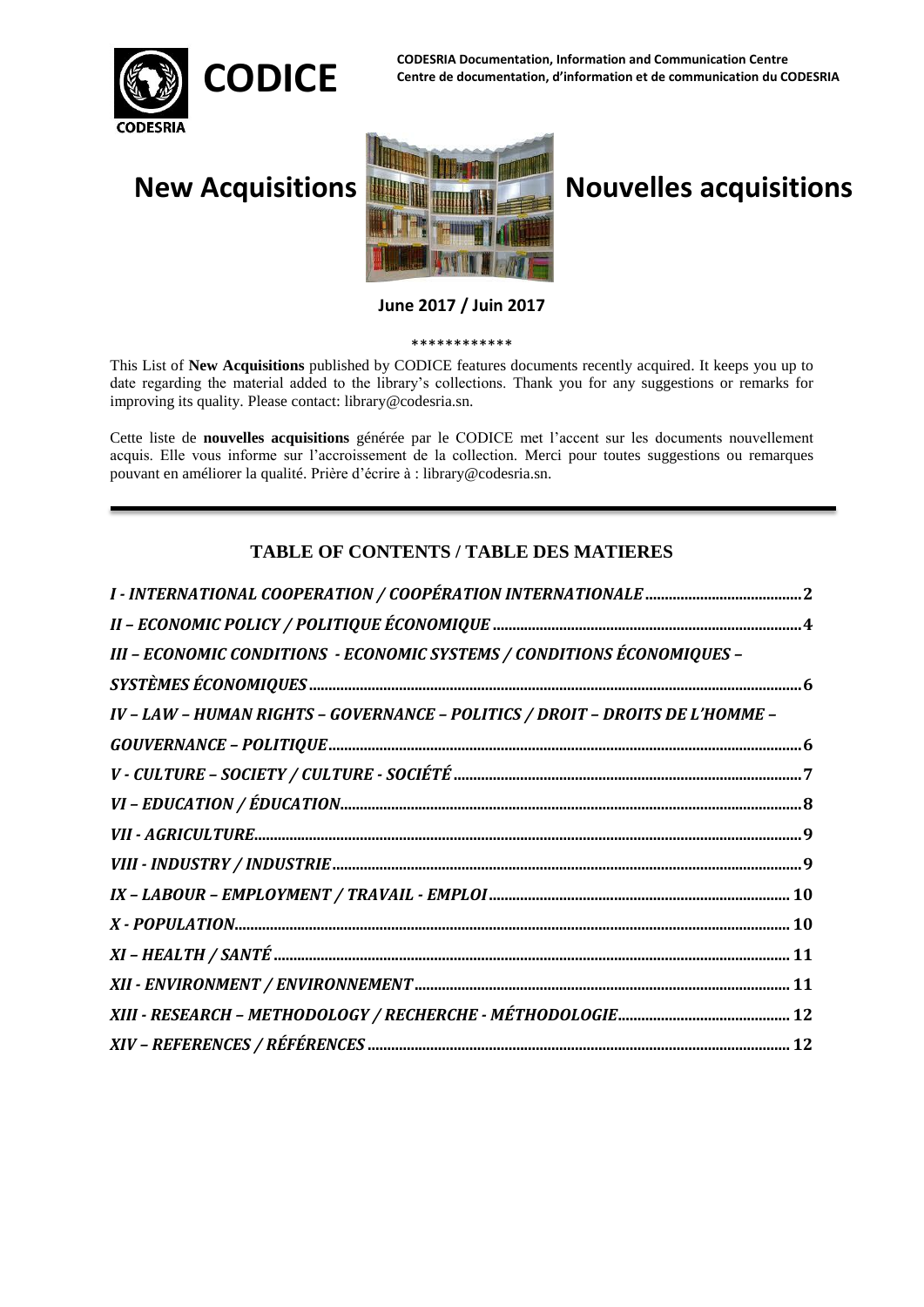# <span id="page-1-0"></span>*I - INTERNATIONAL COOPERATION / COOPÉRATION INTERNATIONALE*

## **1. ADEBAJO, Adekeye,**

The Curse of Berlin : Africa after the Cold War London ; New York : Hurst & Company; Columbia University Press, 2010. - xxxiii-414 p. ISBN : 9781849040952

**Subject(s)** : *International Politics -- International Relations -- Foreign Relations - - Politics And Government - - National Security-- Hegemony -- African Union -- Berlin -- West Africa Conference -- (1884-1885) --Influence. - - Africa --1960*

## **2. BESADA, Hany; ed.**

Crafting an African Security Architecture: Addressing Regional Peace and Conflict in the 21st Century Burlington, VT : Ashgate Pub., 2010. - xxvi-222 p. ISBN: 9781409403258

**Subject(s)** : *Conflict Resolution -- Peace Keeping -- UN -- National Security --- International Security -- Conflict Management -- African Union -- Regional Conflicts -- Regional Peace -- Africa - -21st Century -- European Union*

## **3. BRYDEN, Alan ; OLONISAKIN, ʾFunmi; eds.**

Security Sector Transformation in Africa Berlin ; New Brunswick, NJ : Lit, 2010. - viii-236 p. ISBN : 9783643800718 ; 3643800711

**Subject(s)** : *Defence -- Conflict Resolution -- State -- Parliament -- ECOWAS -- UN -- International Security - National Security -- Security Sector Transformation -- Security Sector Reform -- African Union -- Africa*

## **4. CORNELISSEN, Scarlett ; CHERU, Fanta ; SHAW, Timothy M., eds.**

Africa and International Relations in the 21st Century New York: Palgrave Macmillan, 2012. - xvii-248 p. ISBN: 9780230235281

**Subject(s)**: *International Relations -- Sovereignty -- Foreign Relations -- International Politics*

## **5. DELBECQUE, Eric**

La métamorphose du pouvoir : la chance des civilisations Paris : Vuibert, 2009. - 329 p. ISBN : 9782711768929

**Subject(s)** : *Politique internationale -- Relations internationales -- Etat -- Gouvernance -- Régimes politiques -- Civilisation -- Soft totalitarisme -- Capitalisme financier -- Sécurité nationale -- Sécurité collective -- Hégémonie*

## **6. DOKKEN, Karin**

African Security Politics Redefined New York: Palgrave Macmillan, 2008. - xiv-247 p. ISBN: 9781403977618; 1403977615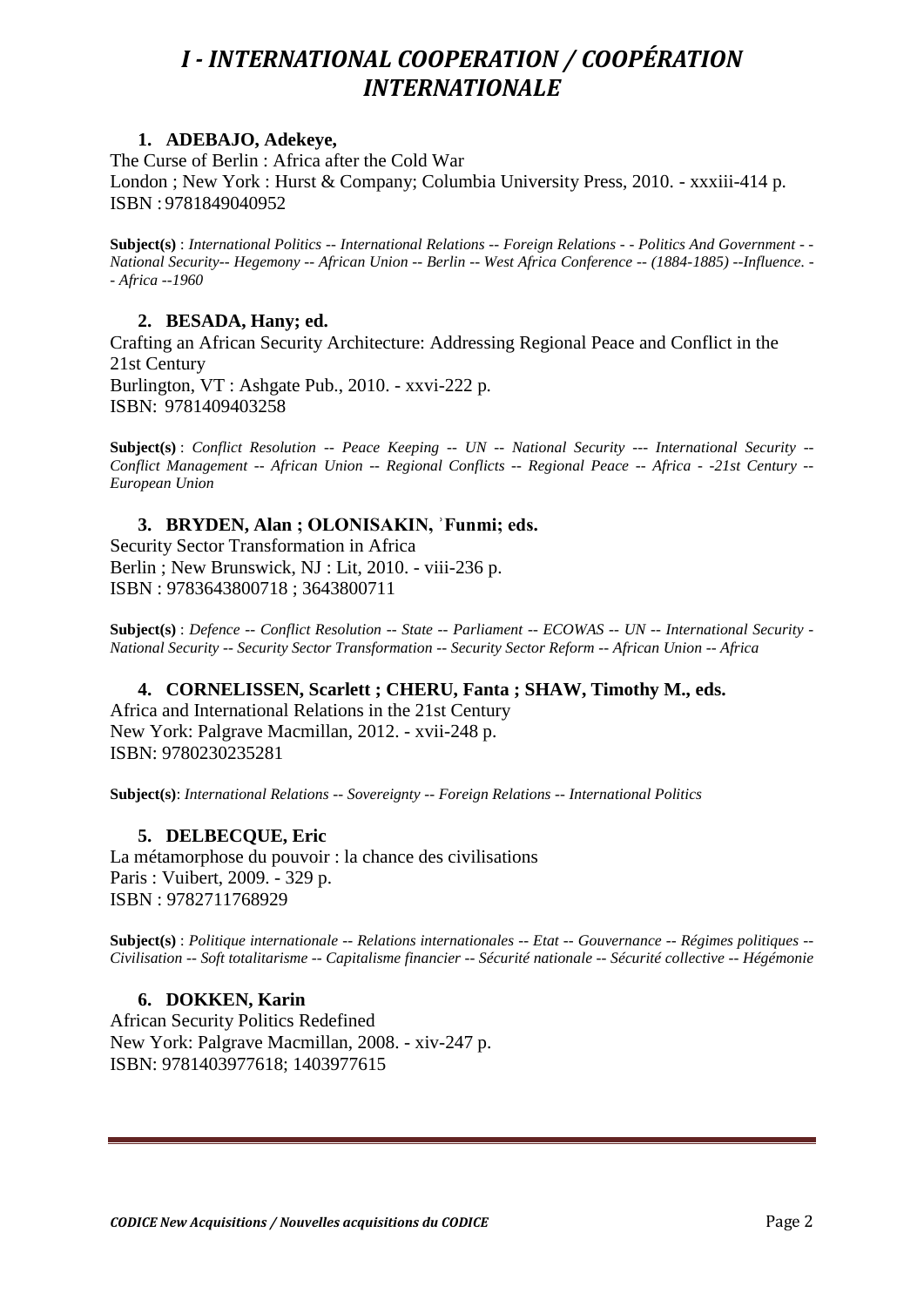**Subject(s)** : *Conflict Resolution -- State -- Civil War -- Peace Keeping -- UN -- Conflict Management -- African Union -- National Security -- International Security -- Political Violence -- Politics and Government – Africa – 1960*

## **7. FEYISSA, Dereje; HOEHNE, Markus Virgil, eds.**

Borders & borderlands as resources in the Horn of Africa Rochester, NY: James Currey, 2010. - xv-205 p. ISBN : 9781847010186

**Subject(s**): *Boundaries -- State -- Interethnic Relations -- Conflicts -- Politics -- Economic Resources -- Horn of Africa*

### **8. FRANCIS, David J., ed**

US Strategy in Africa : AFRICOM, Terrorism and Security Challenges London; New York : Routledge, 2010. - xiii-203 p. ISBN: 9780415485104

**Subject(s)**: *Armed Forces -- Terrorism -- Crime Prevention - - Security Policy - - Military Policy - - Strategic Aspects -- Afro-American Relations -- AFRICOM—Africa --- United States*

#### **9. HAILU, Solomon**

Promoting collective security in Africa: the Roles and Responsibilities of the United Nations, African States, Institutions, and Western Powers Lanham, Md. : University Press of America, 2012. - xvii-158 p. ISBN: 9780761857181 ; 9780761857198

**Subject(s)**: *International Organizations - - UN - - African Union - - Conflict Resolution - - Peace Keeping - - Collective Security - - International Security - - National Security- - Africa*

#### **10. KUMSSA, Asfaw ; WILLIAMS, James Herbert ; JONES, John F., eds.**

Conflict and Human Security in Africa: Kenya in Perspective New York: Palgrave Macmillan, 2011. - xii-209 p. ISBN: 9780230115606

**Subject(s)** : *Conflict Resolution -- Safety -- Peace Keeping -- Ethnic Conflicts -- Cultural Pluralism -- Social Conditions -- Conflict Management -- Human Security -- National Security -- Kenya*

## **11. NHEMA, Alfred ; ZELEZA, Paul Tiyambe, eds.**

The Resolution of African Conflicts: the Management of Conflict Resolution & Post-Conflict Reconstruction Addis Ababa: OSSREA, 2008. - xv-207 p. ISBN: 9781847013026

**Subject(s)**: *Conflict Resolution -- Peace Keeping -- Conflict Management -- Conflict Prevention -- Postwar Reconstruction -- Peace-Building -- Africa*

## **12. SÖDERBAUM, Fredrik ; TAVARES, Rodrigo, eds.**

Regional Organizations in African Security London; New York: Routledge, 2011. - xv-154 p. ISBN: 9780415850285

**Subject(s)** : *Regional Organizations -- Crime Prevention -- Peace Keeping -- ECOWAS -- SADC -- Conflict Resolution -- African Security -- Conflict Management – ECOMOG -- Africa*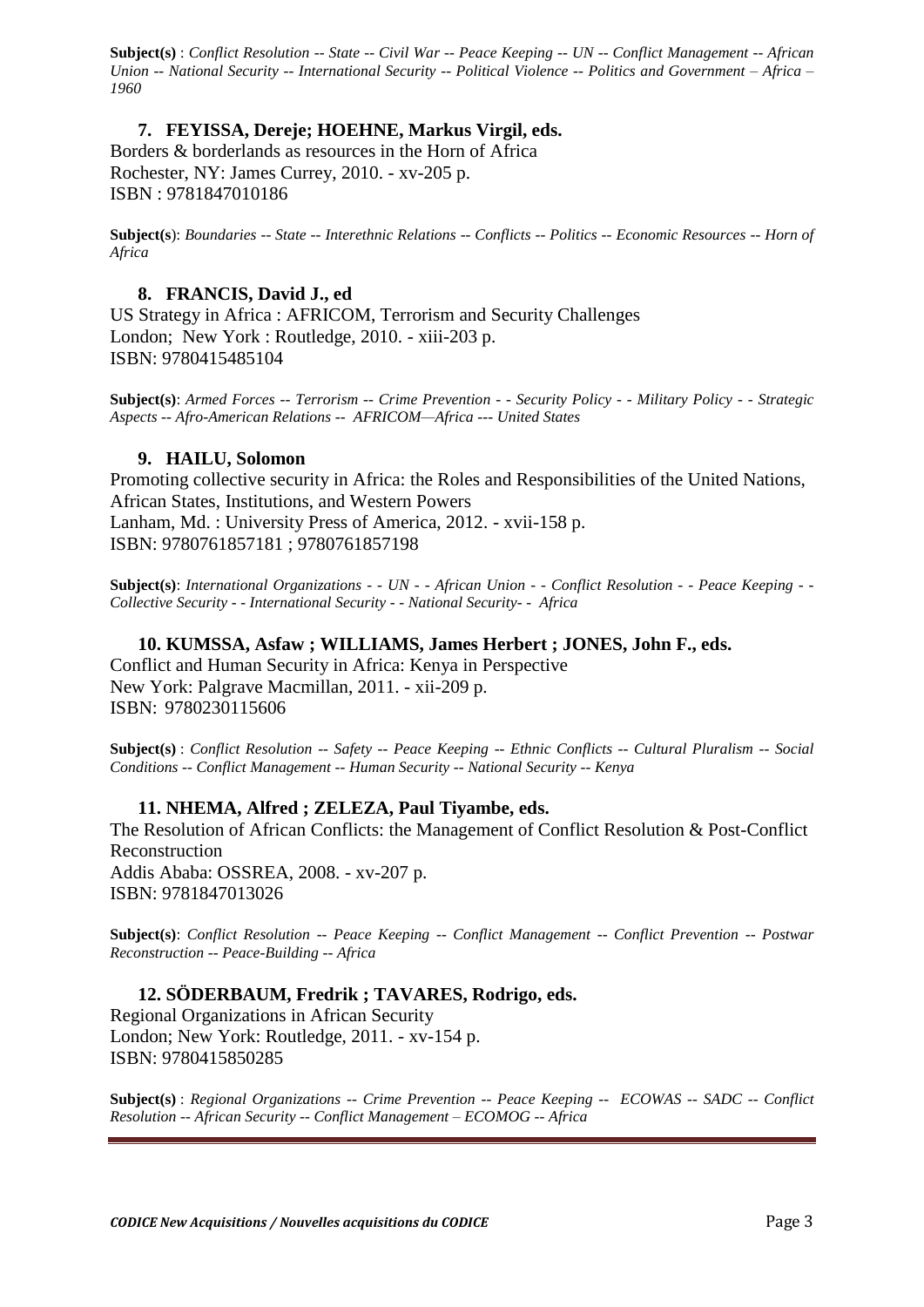# *II – ECONOMIC POLICY / POLITIQUE ÉCONOMIQUE*

## <span id="page-3-0"></span>**13. ARPAGIAN, Nicolas**

L'état, la peur et le citoyen : du sentiment d'insécurité à la marchandisation des risques Paris : Vuibert : INHESJ, 2010. - 213 p. ISBN : 9782711768837

**Subject(s)** : *Prévention du crime -- Etat -- Politique -- Ressortissants nationaux -- France -- Sécurité privée -- Mesures de sécurité -- Services de sécurité privée -- France*

## **14. BAUDIN, Laura**

Les cyber-attaques dans les conflits armés : qualification juridique, imputabilité et moyens de réponses envisagés en droit international humanitaire Paris: L'Harmattan, 2014. - 246 p. ISBN: 9782343026367

**Subject(s)** : *Crimes informatiques -- Guerre -- Droit international -- Relations internationales -- Défense -- Responsabilité – Cyberattaque -- Droit international humanitaire -- sécurité collective -- Cyberguerre*

## **15. CHAWKI, Mohamed**

Combattre la cybercriminalité [Perpignan] : Editions de Saint-Amans, 2008. - 458 p. ISBN: 977175534X ; 9782359410020

**Subject(s)** : *Crimes informatiques -- Internet -- Droit pénal -- Legislation – Cybercrime -- Cybercriminalité -- Mesures de sécurité – Prévention -- Fraude par Internet*

## **16. FREYSSINET, Eric**

La cybercriminalité en mouvement Paris: Lavoisier; Hermes Science, 2012. - 226 p. ISBN : 9782746232884

**Subject(s)** : *Crimes informatiques -- Internet -- Technologie de l'information -- Réseaux informatiques -- Droit criminel -- Législation -- Protection des données – Cybercrime -- Fraude – Cybercriminalité – Piratage – Escroquerie -- Réseaux sociaux*

## **17. GEBREWOLD-TOCHALO, Belachew**

Anatomy of Violence: Understanding the Systems of Conflict and Violence in Africa Farnham: Ashgate, 2009. - ix-263 p. ISBN: 9780754675280

**Subject(s)** : *Violence -- Political Conflicts -- Social Conflicts -- State -- Militarism -- Political Violence -- Conflict System -- Politics and Government – Africa --1960*

## **18. GRAGIDO, Will ; PIRC, John ; ROGERS, Russ, eds.**

Cybercrime and Espionage : an Analysis of Subversive Multivector Threats Rockland, Mass.; Oxford: Syngress, 2011. – xv - 254 p. ISBN: 9781597496131

**Subject(S)** : *Computer Crimes. -- Computer Networks -- Crime Prevention -- Information Security -- Security Measures -- Business Intelligence -- Threats*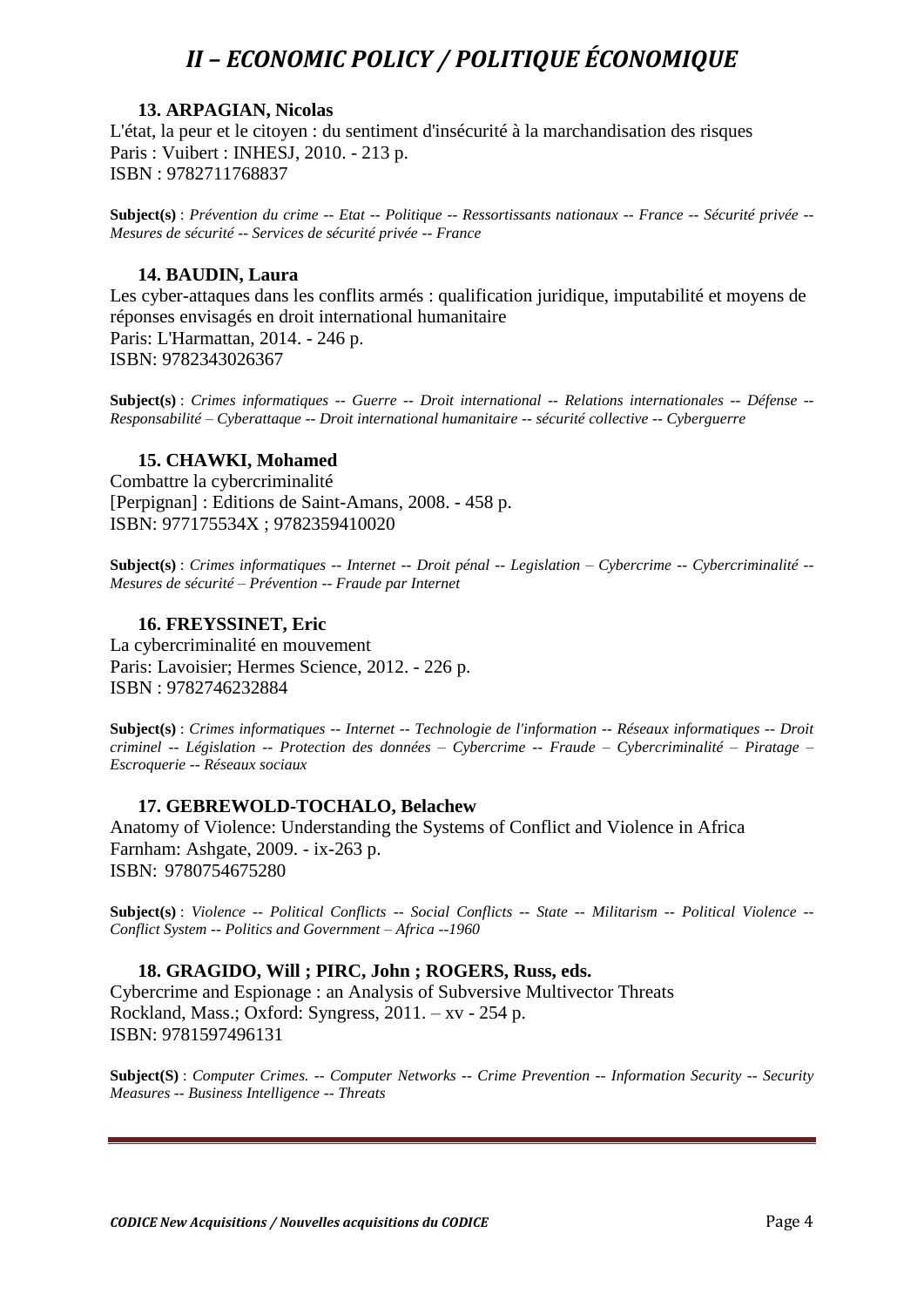### **19. KOOPS, Bert-Jaap; BRENNER, Susan W., eds.**

Cybercrime and Jurisdiction: a Global Survey The Hague; West Nyack, NY: TMC Asser Press; Cambridge University Press, 2006. - xvii, 355 p. (Information technology & law series) ISBN: 9067042218 ; 97890670422

**Subject(s)** : *Computer Crimes. -- Criminal Law -- Computer Networks -- Legislation -- International Cooperation -- Case Studies*

#### **20. MANGALA, Jack, ed.**

New Security Threats and Crises in Africa : Regional and International Perspectives New York: Palgrave Macmillan, 2010. - xx-276 p. ISBN: 9780230107960

**Subject(s)** : *Crime Prevention -- Safety -- Regional Relations -- International Relations -- Refugees -- War -- Terrorism -- Climate Change -- Food Security -- Health -- Civil War --International Organizations -- Human Security -- National Security -- International Security*

## **21. McQUADE, III, Samuel C., ed.**

Encyclopedia of cybercrime Westport, Conn.: Greenwood Press, 2009. - xxiii, 210 p. ISBN: 9780313339745

**Subject(s)**: *Computer Crimes -- Encyclopaedias -- Crime Prevention -- Internet -- Computer Security -- Internet Fraud – Cybercrime* 

#### **22. QUEMENER, Myriam**

Cybermenaces, entreprises et internautes Paris : Economica, 2008. - x-264 p. ISBN: 9782717856422

**Subject(s)** : *Crimes informatiques -- Protection des données -- Internet -- Entreprises -- Propriété intellectuelle -- Protection de la vie privée -- Responsabilité civile -- Informatique décisionnelle -- Intelligence économique – Cyberterrorisme – Cybermenace -- Cybersurveillance – Piratage -- Espionnage informatique -- Internaute*

#### **23. SAMARA, Tony Roshan**

Cape Town after Apartheid: Crime and Governance in the Divided City Minneapolis: University of Minnesota Press, 2011. - x-238 p. ISBN: 9780816670000

**Subject(s)** : *Crime -- Apartheid -- Crime Prevention -- Violence -- Terrorism -- Police -- Urban Security -- Urban Governance -- Gangs -- Cape Town -- South Africa*

#### **24. TOURE, Papa Assane**

Le traitement de la cybercriminalité devant le juge: l'exemple du Sénégal Paris: L'Harmattan, 2014. - 616 p. ISBN: 9782336304731

**Subject(s)** : *Crimes informatiques -- Technologie de l'information -- Technologie des communications -- Droit pénal -- Juges -- Traitement électronique des données -- Protection des données -- Coopération internationale -- Cybercriminalité -- Cyberespace -- Cyberdélinquance -- Cyberinfraction -- Mesures de répression -- Sénégal*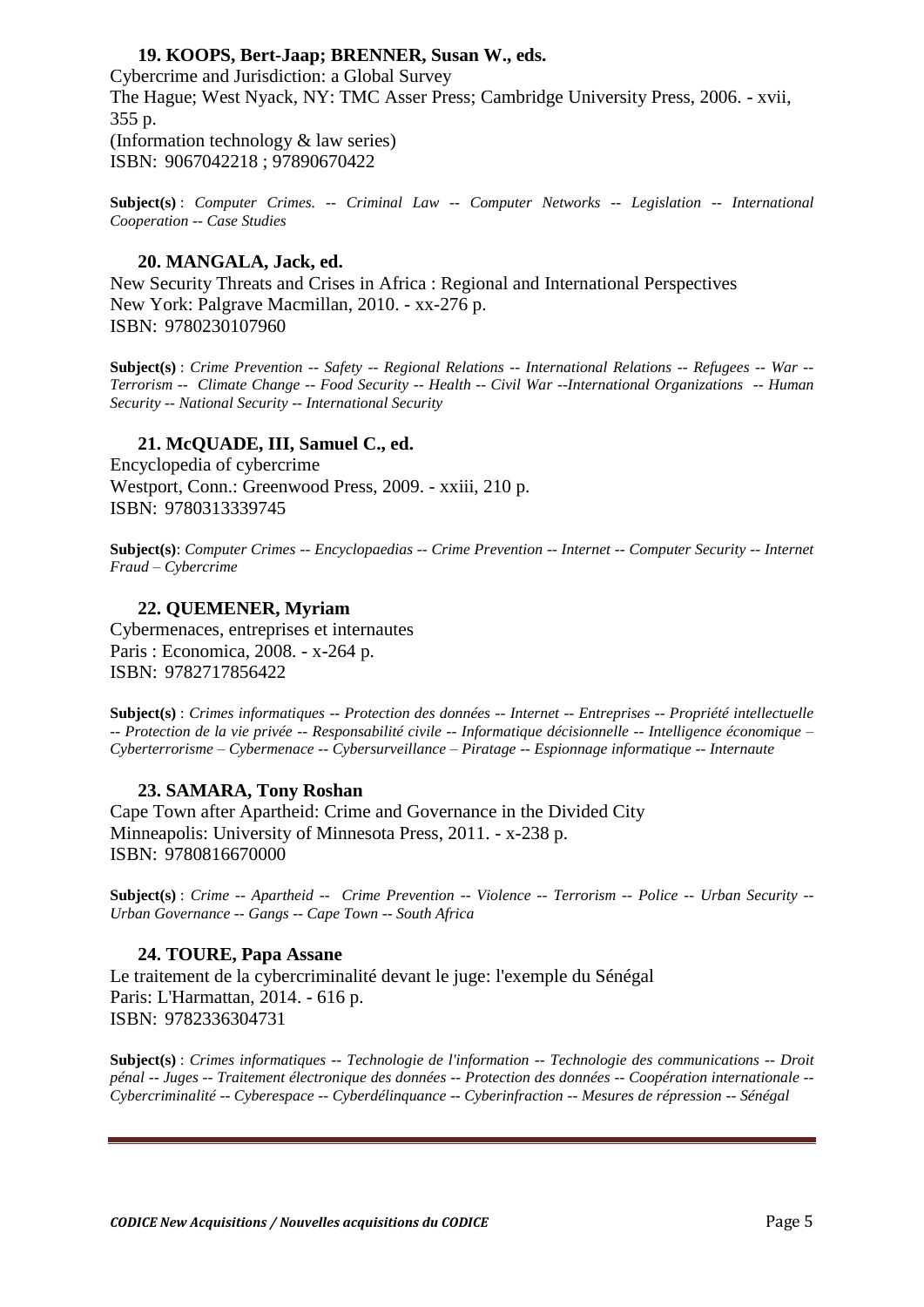## <span id="page-5-0"></span>*III – ECONOMIC CONDITIONS - ECONOMIC SYSTEMS / CONDITIONS ÉCONOMIQUES – SYSTÈMES ÉCONOMIQUES*

## **25. BEILHARZ, Peter**

Socialism and modernity Minneapolis: University of Minnesota Press, 2009. - xix-225 p. ISBN: 9780816660858

**Subject(s)** : *Socialism -- Modernization -- Democracy -- Social Justice -- Communism -- Liberalism -- Social History -- Postmodernity -- Social Democracy – Totalitarianism -- 1970*

## **26. CALHOUN, Craig J.,**

Nations Matter: Culture, History, and the Cosmopolitan Dream London; New York: Routledge, 2007. - ix-238 p. ISBN: 0415411866

**Subject(s)**: *Nationalism -- Ethnicity -- Civil Society -- Democracy -- Globalization -- Nationalism -- Cosmopolitanism*

## **27. PUYANA MUTIS, Alicia ; OKURO, Samwel Ong'wen; eds.**

Strategies against Poverty : Designs from the North and Alternatives from the South Buenos Aires: CLACSO, 2011.- 347 p. ISBN: 9789871543632

<span id="page-5-1"></span>**Subject(s)**: *Poverty -- Poverty Alleviation -- Economic Development -- Social Policy -- Developing Countries* 

## *IV – LAW – HUMAN RIGHTS – GOVERNANCE – POLITICS /*

## <span id="page-5-2"></span>*DROIT – DROITS DE L'HOMME – GOUVERNANCE – POLITIQUE*

## **28. BAKER, Bruce**

Security in Post-Conflict Africa: the Role of Nonstate Policing Boca Raton; London; New York: CRC Press, 2010. - xv-203 p. ISBN: 9781420091939

**Subject(s)**: *Police -- Crime Prevention -- Penal Sanctions -- National Security -- Security Reform Africa*

## **29. CONSEIL D'ETAT**, France

Le numérique et les droits fondamentaux: étude annuelle 2014, rapport adopté par l'assemblé générale du Conseil d'Etat le 17 juillet 2014 Paris : La documentation française, 2014. – 441 p. (Les rapports du Conseil d'Etat) ISBN : 9782110097651

**Subject(s)** : *Droit -- Informatique -- Internet – Législation -- Jurisprudence -- Changement technologique -- Protection des données -- Protection de la vie privée -- Liberté d'expression - - Coopération Internationale -- Droits fondamentaux -- Surveillance numérique*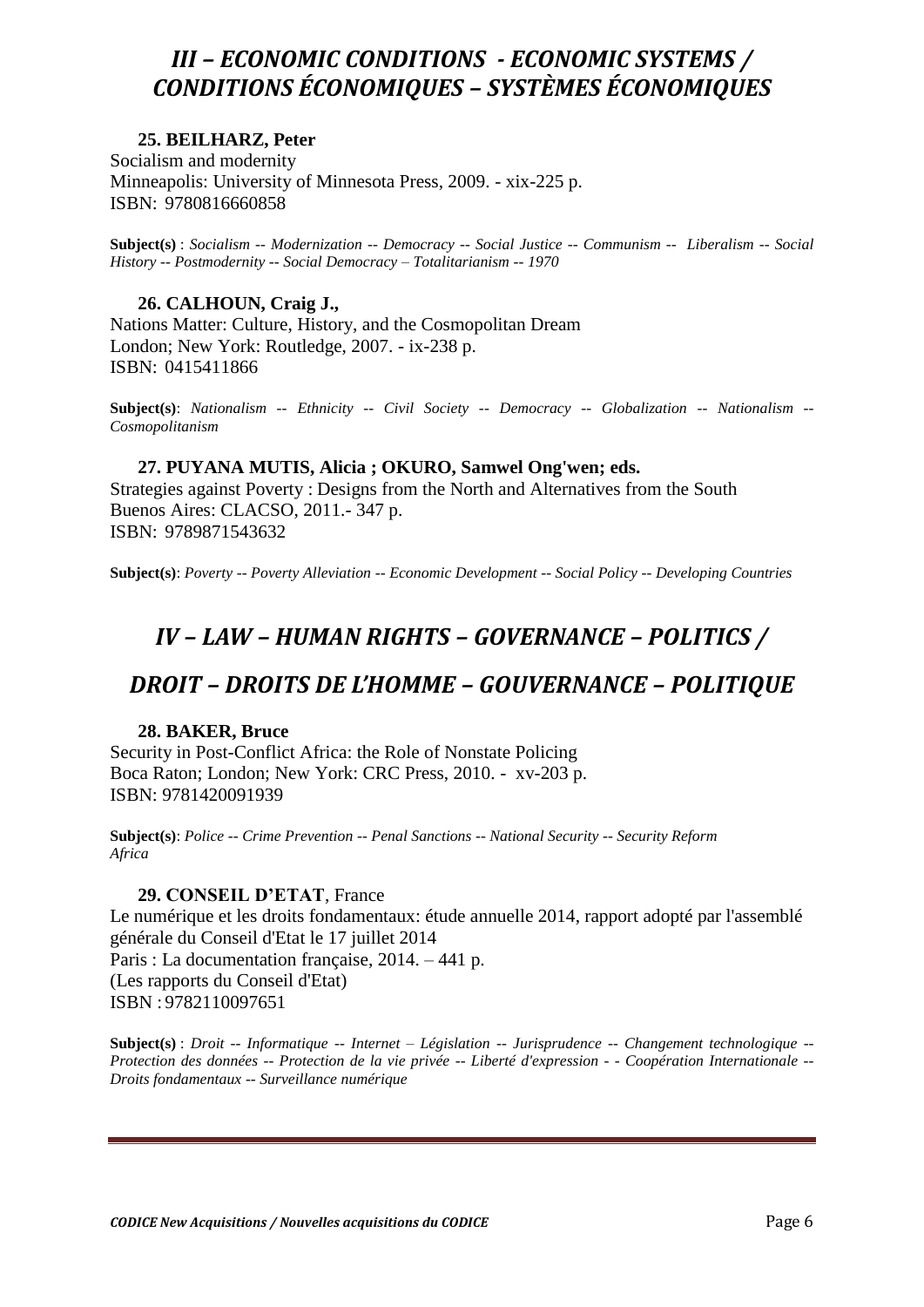#### **30. DEEGAN, Heather**

Africa today: Culture, Economics, Religion, Security London; New York: Routledge, 2009. - xvi-235 p. ISBN: 9780415418836

**Subject(s)** : *Politics -- Democracy -- Culture -- Economic Development -- Gender Relations -- Corruption -- Disease Control -- Conflict Resolution -- Crime Prevention -- Terrorism -- National Security -- Human Security -- Religion -- Darfur Crisis -- Terrorism -- Sudan -- Africa --21st Century*

#### **31. FEVRIER, Rémy**

Les collectivités territoriales face à la cybercriminalité : les responsabilités des élus locaux, l'impact sur les citoyens, les méthodes pour protéger son système d'information Paris : Eska, 2014. – 312 p. ISBN: 9782747222952

**Subject(s)** : *Crimes informatiques -- Administration locale -- Systèmes d'information -- Gestion du risque -- Cybercriminalité -- Collectivités territoriales -- Administration électronique -- E-démocratie -- Risque numérique -- Attaque numérique -- Sécurité des systèmes d'information-- France*

#### **32. ROSIER, Karen ; DE ROY, David ; GILSON, Steve**

Le droit du travail à l'ère du numérique: les technologies de l'information et de la communication dans les relations de travail Limal: Anthemis, 2011. - 512 p. (Perspectives de droit social) ISBN : 9782874551734

**Subject(s)** : D*roit du travail -- Technologie des communications -- Technologie de l'information -- Informatique -- Courrier électronique -- Internet -- Relations professionnelles -- Contrats de travail -- Protection des données -- Propriété intellectuelle -- Protection de la vie privée -- Conventions collectives -- Licenciement – Ere numérique – Télétravail* 

**33. SAINE, Abdoulaye S.; CEESAY, Ebrima Jogomai; SALL, Ebrima., eds.**  State and society in the Gambia since independence: 1965-2012 Trenton, NJ: Africa World Press, 2013. - 585 p. ISBN: 9781592219032

<span id="page-6-0"></span>**Subject(s)** : *Politics -- State -- Governance -- Social Conditions -- Historical Analysis -- Constitutions -- Gender Relations -- Education -- International Relations -- HIV Treatment—Conflict – Casamance -- Gambia -- Senegal*

## *V - CULTURE – SOCIETY / CULTURE - SOCIÉTÉ*

#### **34. ARPAGIAN, Nicolas; DELBECQUE, Eric, eds.**

Pour une stratégie globale de sécurité nationale Paris : Dalloz, 2008. - 306 p.

**Subject(s)** : *Sécurité -- Défense -- Forces armées -- Criminalité -- Sécurité interne -- Sécurité nationale -- Politique de sécurité nationale – Cyberconflits – Terrorisme -- – France*

#### **35. CALHOUN, Craig J., ed.**

Sociology in America: a History Chicago: University of Chicago Press, 2007. - xiv-913 p.

**Subject(s)**: *Sociology -- Rural Sociology-- Urban Sociology -- History -- United States*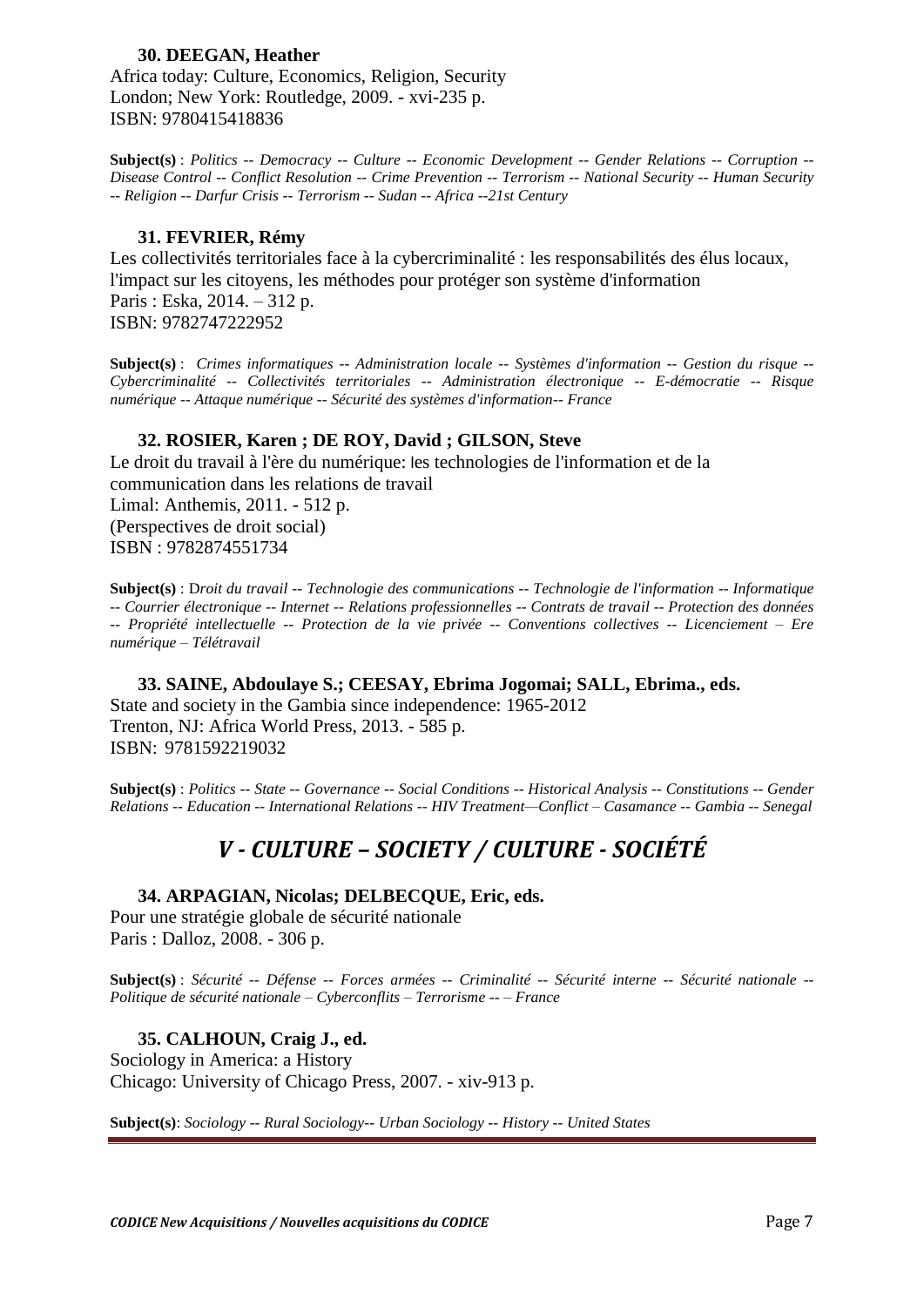#### **36. CASTELLS, Manuel**

La société en réseaux: l'ère de l'information Paris: Fayard, 2001. - 671 p. ISBN: 9782213608457

**Subject(s)** : *Technologie de l'information - - Réseaux de télécommunication -- Mondialisation -- Economie internationale -- Moyens de communication -- Conditions de travail -- Réseaux d'information -- Courrier électronique* 

## **37. GEORGE, Éric; GRANJON, Fabien, eds.**

Critiques de la société de l'information Paris: L'Harmattan, 2008. - 264 p. ISBN: 9782296070318; 2296070310

**Subject(s)** : *Société de l'information -- Technologie de l'information -- Internet -- Capitalisme -- Marxisme - - Idéologies*

## **38. MILIANI, Hadj, dir.**

Productions et réceptions culturelles: littérature, musique et cinéma Alger : Editions CRASC, 2016. - 199 p. ISBN: 978-9931-598-08-4

**Subject(s)** : *Arts -- Développement culturel -- Livres -- Cinéma -- Musique --Production culturelle -- Littérature de jeunesse -- Littérature enfantine -- Algérie*

## **39. NHEMA, Alfred G.; ZELEZA, Paul Tiyambe, eds.**

The Roots of African Conflicts: the Causes & Costs Pretoria : James Currey, 2008. – xii-244 p. ISBN: 9781847013002

**Subject(s)**: *Conflicts -- Political Conflicts -- War -- Civil War -- Nationality -- Terrorism -- Low-Intensity Conflicts -- Politics and Government -- Zimbabwe - Lesotho - Kenya - Sudan - Uganda - The Horn of Africa -- Africa*

## **40. SATO, Hiroo; NOBLE, David**

How Like a God: Deification in Japanese Religion Tokyo: International House of Japan, 2016. – x-263 p. ISBN: 9784924971431; 492497143X

<span id="page-7-0"></span>**Subject(s)**: *Religion -- Death -- Belief -- Ideologies -- Deification – Divinity -- Japan*

# *VI – EDUCATION / ÉDUCATION*

## **41. CALHOUN, Craig J.,**

Neither Gods nor Emperors: Students and the Struggle for Democracy in China Berkeley: University of California Press, 1994. - xiv-333 p. ISBN: 0520088263

**Subject(s)**: *Student Movements -- Students -- Political Participation -- Democracy –Struggle for Democracy – History -- Tiananmen Square Incident -- China*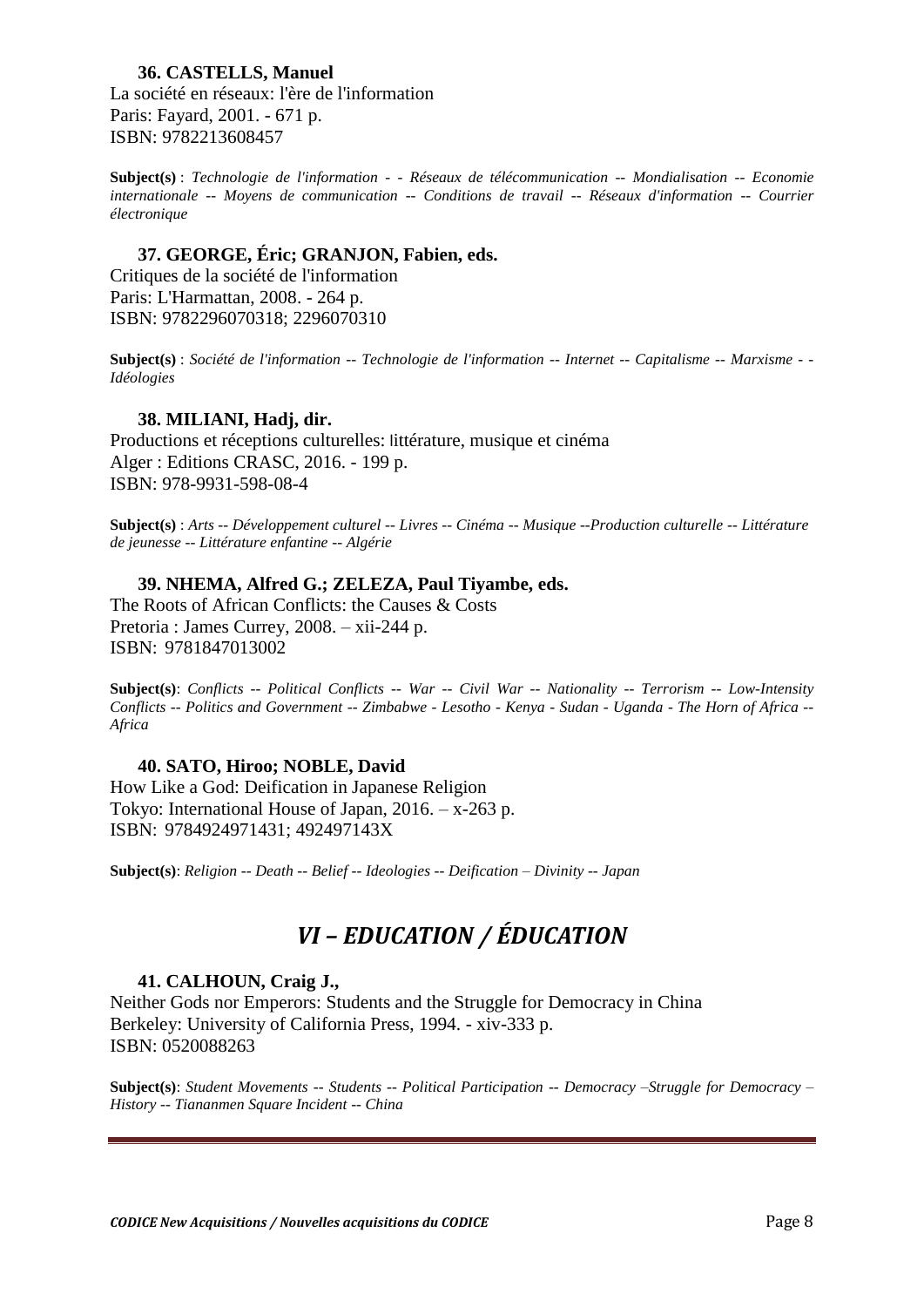## *VII - AGRICULTURE*

## <span id="page-8-0"></span>**42. UBINK, Janine M.; HOEKEMA, André J.; ASSIES, Willem J.**

Legalising Land Rights: Local Practices, State Responses and Tenure Security in Africa, Asia and Latin America Leiden: Leiden University Press, 2009. - 618 p. ISBN: 9789087280567

**Subject(s)** : *Land Tenure -- Agrarian Reform -- Land Reform -- Legislation -- Land Rights -- Land Registration - - Africa -- Asia -- Latin America* –

#### **43. GUEYE, Ndèye Fatou Diop; WONE, Salimata Seck ; SY, Moussa**

Agriculteurs dans les villes ouest-africaines: enjeux fonciers et accès à l'eau Paris ; Dakar : Karthala ; Institut africain de gestion urbaine; CREPOS, 2009. - 191 p. ISBN: 9782811101794; 2811101799

<span id="page-8-1"></span>**Subject(s)**: *Agriculture urbaine -- Développement durable -- Eaux résiduaires -- Alimentation en eau -- Régime foncier -- Accès à la terre-- Etudes de cas*

## *VIII - INDUSTRY / INDUSTRIE*

**44. FAUCHOUX, Vincent ; DEPREZ, Pierre ; BRUGUIERE, Jean-Michel** Le droit de l'Internet Paris : Lexis Nexis, 2013. - xiii-445 p. ISBN: 9782711017133

**Subject(s)** : *Internet -- Droit -- Jurisprudence -- Droit du travail -- Contrats -- Propriété intellectuelle -- Traitement intellectuel des données -- Publicité -- Droits d'auteur -- Comportement -- Responsabilité -- Commerce électronique -- Site Web -- France*

## **45. VENTRE, Daniel**

Cyberespace et acteurs du cyberconflit Paris : Hermès science publications, 2011. - 279 p. ISBN: 9782746231238

**Subject(s)** : *Internet -- Crimes informatiques -- Guerre -- Technologie de l'information -- Relations internationales -- Cyberespace -- Cyberterrorisme -- Cyberconflit -- Guerre de l'information -- Cyberattaque*

**46. WILD, Charles; WEINSTEIN, Stuart; MacEWAN, Neil; GEACH, Neal**  Electronic and Mobile Commerce Law: an Analysis of Trade, Finance, Media and Cybercrime in the Digital Age Hertfordshire: University of Hertfordshire Press, 2011. - xxvii-579 p. ISBN: 9781907396014

**Subject(s)**: *Computer Networks -- Commercial Law -- Computer Crimes -- Internet --Telecommunications Networks – Telephone -- Payment Systems -- Electronic Commerce -- E-Finance -- Mobile Commerce -- Electronic Payment – Cybercrime – Cyberlaw -- Digital Age*

#### **47. YATES, Douglas A.**

The Scramble for African Oil: Oppression, Corruption and War for Control of Africa's Natural Resources London; New York: Pluto Press, 2012. - x-260 p.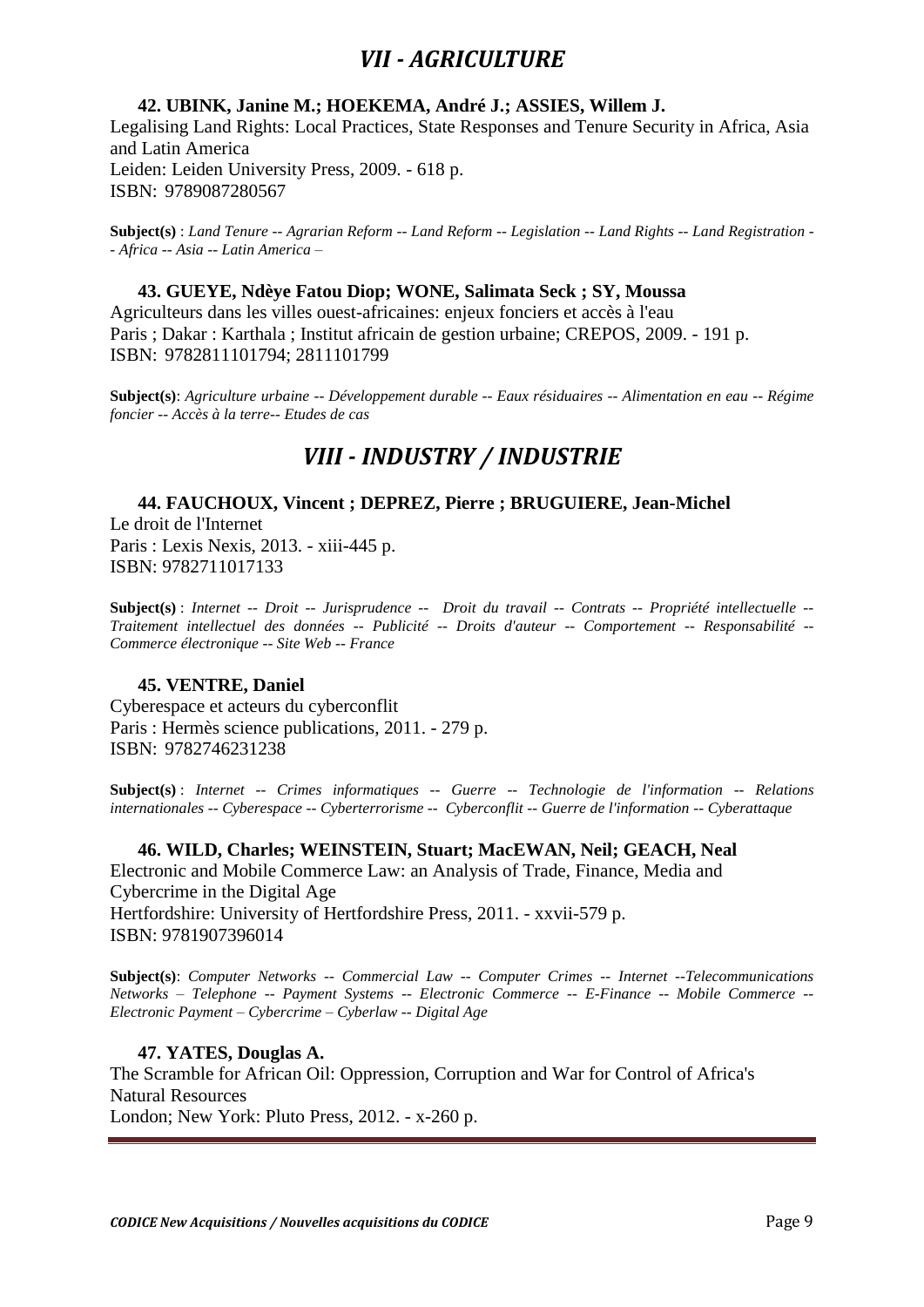<span id="page-9-0"></span>**Subject(s)**: *Petroleum Industry -- Political Aspects -- Economic Aspects -- Foreign Trade -- Corruption -- War - - Natural Resources -- Africa*

## *IX – LABOUR – EMPLOYMENT / TRAVAIL - EMPLOI*

## **48. NEWMAN, Katherine S., ed.**

Laid off, Laid Low: Political and Economic Consequences of Employment Insecurity New York: Columbia University Press, 2008. - 124 p. ISBN: 9780231146043

<span id="page-9-1"></span>**Subject(s)**: *Employment Security -- Unemployment -- Employment Stability -- Labour Market -- Economic Stabilization -- Political Aspects -- Economic Conditions -- Employment Insecurity -- United States -- 2001-2009*

## *X - POPULATION*

#### **49. BLOCH, Marianne N.; SWADENER, Beth Blue; CANNELLA, Gaile S., eds.**

Reconceptualizing Early Childhood Care and Education: Critical Questions, New Imaginaries and Social Activism: A Reader Peter Lang Inc., International Academic Publishers, 2014. - 333 p. ISBN 9781433123658

**Subject(s)**: *Early Childhood -- Primary Education -- Social Aspects -- Social Justice --Prime Enfance*

#### **50. EDWARDS, Alice; FERSTMAN, Carla, eds.**

Human Security and Non-Citizens: Law, Policy and International Affairs Cambridge; New York: Cambridge University Press, 2010. - xxvi-614 p. ISBN: 9780521513296

**Subject(s)**: *Refugees -- Migrants -- Displaced Personsl -- Foreign Workers -- Legal Status -- Human Rights -- Penal Sanctions -- National Security -- Human Security -- International Security -- Stateless Persons*

#### **51. OLONISAKIN, Funmi ; OKECH, Awino**

Women and security governance in Africa Cape Town: Pambazuka Press, 2011. - xii-172 p. ISBN: 9781906387891

**Subject(s)** : *Women -- Peace Keeping -- Regional Organizations -- ECOWAS -- Human Security -- Women's Security -- National Security --- Security Governance -- African Union -- Politics And Government –Africa – 1960*

#### **52. STEADY, Filomina Chioma**

Women and Leadership in West Africa: Mothering the Nation and Humanizing the State New York: Palgrave Macmillan, 2011. - xv-267 p. ISBN: 9780230338128

**Subject(s)**: *Women -- Leadership -- Political Science -- Political Process -- Social Science -- Gender Studies. -- Women's Studies -- female leadership -- Anthropology -- Guinea – Liberia -- Sierra Leone -- West Africa*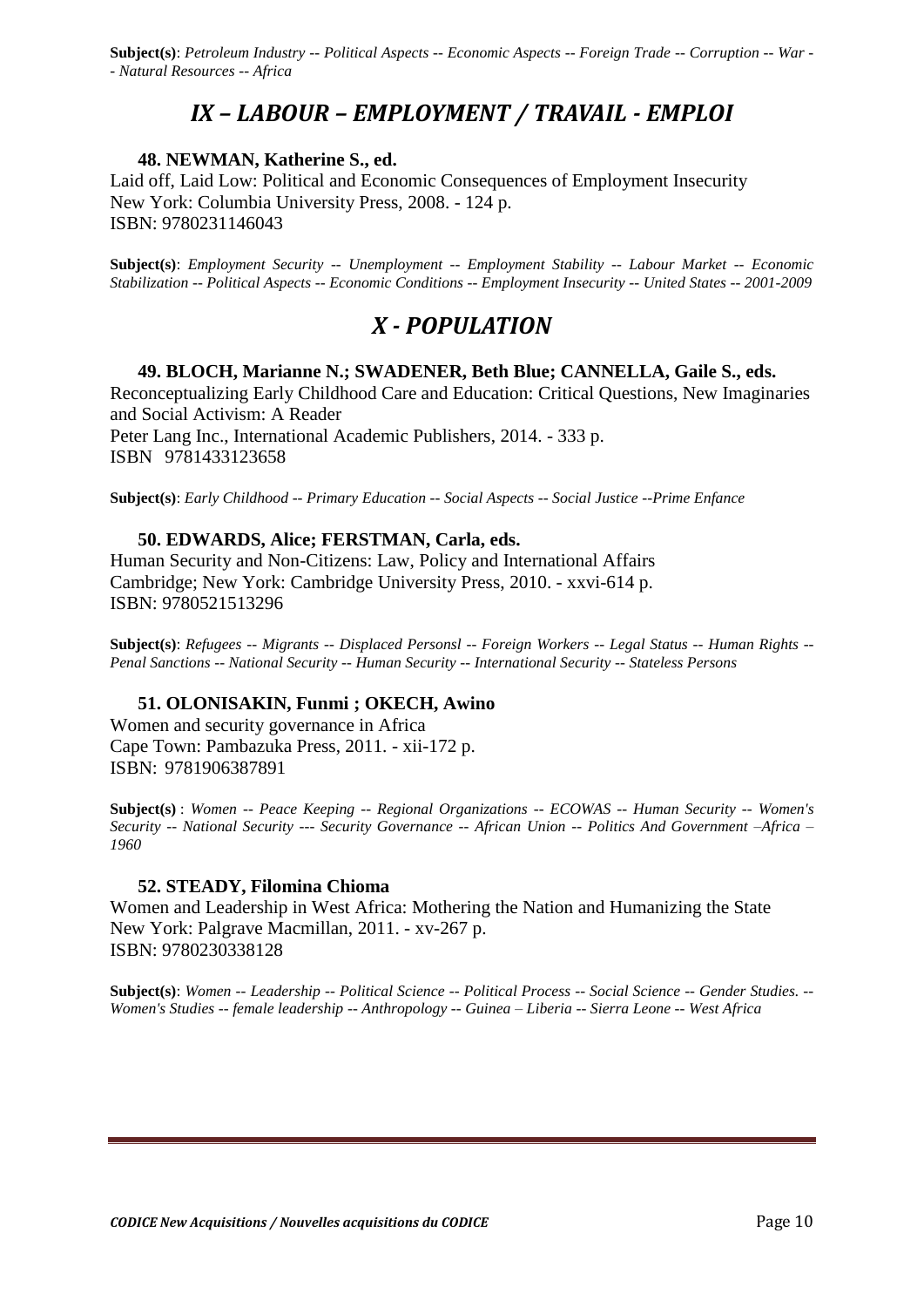## **53. SENEGAL. Ministère de l'économie, des finances et du plan (MEFP). Direction générale de la planification et des politiques économiques ; UNICEF, Sénégal**

Actes du symposium sur l'enfant au Sénégal dans le cadre du Plan Sénégal Emergent: célébration du 25ème anniversaire de la ratification de la Convention des Nations-Unies relative aux droits de l'enfant Dakar : UNICEF, 2016. - 371 p.

<span id="page-10-0"></span>**Subject(s)**: *Enfants -- Santé de la mère et de l'enfant -- Nutrition -- Education -- Développement de l'enfant -- Protection de l'enfance -- Mauvais traitements envers les enfants -- Travail des enfants -- Politique sociale -- Planification sociale -- Sénégal*

# *XI – HEALTH / SANTÉ*

## **54. DE WAAL, Alexander.**

AIDS and Power: Why is there no Political Crisis Yet New York: Zed Books, 2006. - 147 p. ISBN: 9781842777077

**Subject(s)**: *Aids -- Political Aspects -- Aids Prevention -- Elections -- Governance -- Democracy -- South Africa*

#### **55. HACKER, Jacob S.; ed.**

Health at Risk: America's Ailing Health System, and How to Heal It New York: Columbia University Press, 2008. - 139 p. ISBN: 9780231146029

<span id="page-10-1"></span>**Subject(s)**: *Health -- Health services -- medical care -- health insurance -- access to health care -- health care reform -- health security -- United States*

## *XII - ENVIRONMENT / ENVIRONNEMENT*

## **56. DALBY, Simon.**

Security and Environmental Change Cambridge, UK ; Malden, MA : Polity, 2009. - viii-197 p. ISBN: 9780745642918

**Subject(s)** : *Environmental Policy -- International Cooperation -- Environmental Protection -- Safety -- Globalization -- Geopolitics -- Environmental Aspects -- Environmental Change -- International Security -- Environmental Security -- Human Security -- Ecological Security*

## **57. GRANT, John**

Co-Opportunity: Join Up For a Sustainable, Resilient, Prosperous World Hoboken, N.J.: Wiley, 2010. - xi-337 p. ISBN: 9780470684368

**Subject(s)** : *Sustainable Development -- Climate Change -- International Cooperation -- Economic Resilience -- Co-Operative Responsibility -- Citizen Participation -- Green Movement --- Abundance*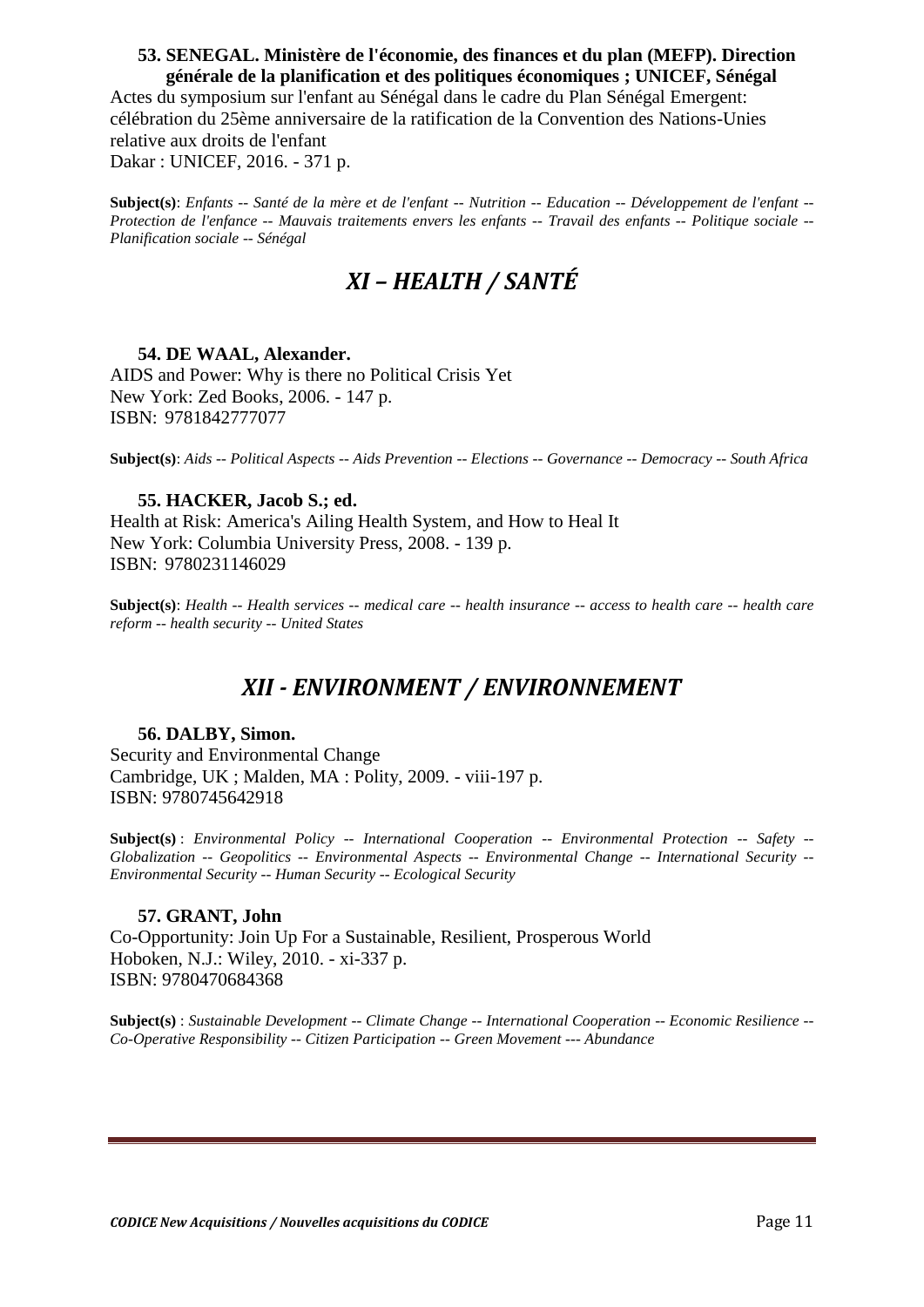## **58. KAPUCU, Naim ; HAWKINS, Christopher V ; RIVERA, Fernando I.**

Disaster Resiliency: Interdisciplinary Perspectives New York, NY; London: Routledge, 2013. - xxii-413 p. ISBN: 9780415626897

**Subject(s)** : *Disasters -- Social Aspects -- Risk Management -- Uncertainty -- Neighbourhood Organizations -- Emergency Relief -- Catastrophes*

### **59. PURKITT, Helen E., ed.**  African Environmental and Human Security in the 21st Century Amherst, NY: Cambria Press, 2009. - xvi-371 p.

ISBN: 9781604976465

<span id="page-11-0"></span>**Subject(s)** : *Safety -- Environmental Aspects -- Conflicts -- Climate Change -- Tropical Diseases -- Resource Allocation -- Environmental Conflicts -- Environmental Security -- Human Security -- Environmental Conditions -- Africa -- 21st Century*

## *XIII - RESEARCH – METHODOLOGY / RECHERCHE - MÉTHODOLOGIE*

## **60. JAKOBSSON, Markus ; RAMZAN, Zulfikar**

Crimeware: Understanding New Attacks And Defenses Upper Saddle River, NJ : Addison-Wesley, 2008. – xxi-582 p. ISBN: 9780321501950

<span id="page-11-1"></span>**Subject(s)** : *Software Engineering -- Computer Programs -- Internet -- Computer Crimes -- Defence -- Computer Security -- Security Measures – Rootkit -- Bot Network – Spyware – Adware -- Click Fraud*

# *XIV – REFERENCES / RÉFÉRENCES*

## **61. CALHOUN, Craig J., ed.**

Dictionary of the social sciences New York: Oxford University Press, 2002. - xvi-563 p. ISBN: 0195123719

**Subject(s)**: *Dictionaries -- Social sciences -- Biographies*

**62. FIGLEY, Charles R., ed.**  Encyclopedia of Trauma: an Interdisciplinary Guide Thousand Oaks, Calif.: SAGE, 2012. - xxviii-873 p. ISBN: 9781412978798

**Subject(s)**: *Encyclopaedias -- Mentally Disabled -- Mental Stress -- War -- Sexual Abuse -- Torture -- Violence - - Psychic Trauma -- Memory Problems – Rape -- Physical Assault – Betrayal -- Post-Traumatic Stress Disorder*

#### **63. LESSIG, Lawrence**

L'avenir des idées: le sort des biens communs à l'heure des réseaux numériques Lyon: PUL, 2005. - xvii-414 p.

**Subject(s)** : *Propriété intellectuelle -- Patrimoine commun -- Innovations -- Internet -- Droits d'auteur -- Brevets – Législation*